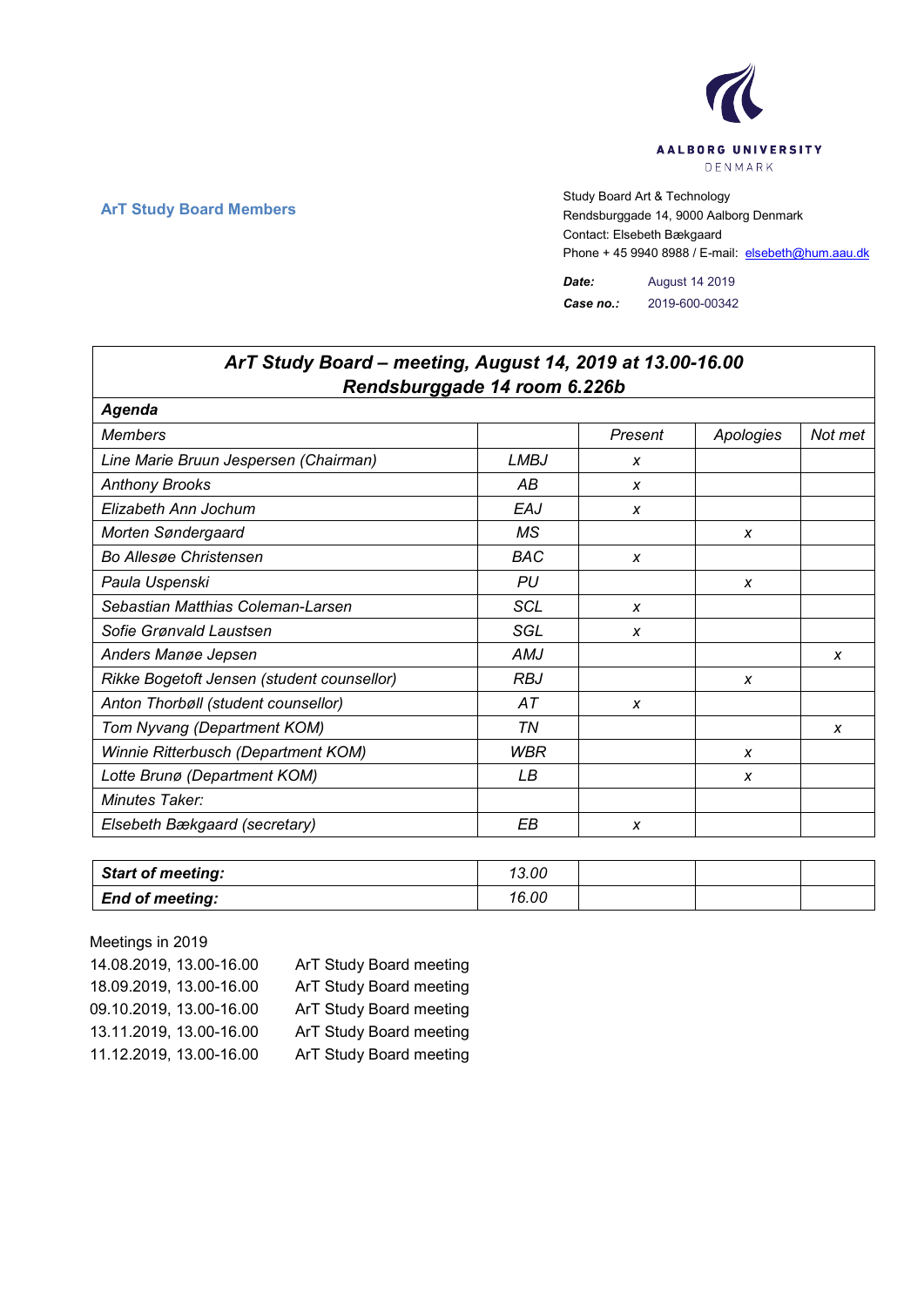| Items:         |                                                                                                                                                                                                                                                                                                                                                                                                                                                                                                                                                          |
|----------------|----------------------------------------------------------------------------------------------------------------------------------------------------------------------------------------------------------------------------------------------------------------------------------------------------------------------------------------------------------------------------------------------------------------------------------------------------------------------------------------------------------------------------------------------------------|
| 1.             | Approval of Agenda 14.08.2019                                                                                                                                                                                                                                                                                                                                                                                                                                                                                                                            |
|                | Agenda was approved.                                                                                                                                                                                                                                                                                                                                                                                                                                                                                                                                     |
| 2.             | Approval of Minutes 12.06.2019 (attachment)                                                                                                                                                                                                                                                                                                                                                                                                                                                                                                              |
|                | Minutes were approved.                                                                                                                                                                                                                                                                                                                                                                                                                                                                                                                                   |
| 3.             | News:                                                                                                                                                                                                                                                                                                                                                                                                                                                                                                                                                    |
| 3.a.           | <b>Chair of Study Board (LMBJ)</b>                                                                                                                                                                                                                                                                                                                                                                                                                                                                                                                       |
|                | Falk Heinrich is Pro-Dean of Education as of September 1st. Falk was module coordinator for art-based<br>research. Inga Gerner Nielsen will take on the major part of the course. We have managed to cover the<br>gaps for this semester, but we need to start thinking about how to reorganize next semester, as Falk<br>had a lot of supervision on 6 <sup>th</sup> semester. It is positive that we get a pro-dean, who knows our study<br>very well. We hope to get a new associate/assistant/professor. The management is aware of what we<br>need. |
|                | Student numbers: 33 students on the new 1 <sup>st</sup> semester. This is very good.                                                                                                                                                                                                                                                                                                                                                                                                                                                                     |
|                | Orientation about semester start: 1 <sup>st</sup> sem. starts on Sept. 2 <sup>nd</sup> with the usual welcome. Sept. 3 <sup>rd</sup> In the<br>afternoon, there is a double guest lecture. Else Marie Bukdahl and Richard Schusterman will make<br>short presentations. Abstracts received - these will be distributed. There will be a café or party after<br>the lecture.                                                                                                                                                                              |
|                | Student representatives elect new vice head of the board. New members are: Anders Manøe Jepsen<br>and Brigita Juzenaite. An introduction to the study board work will be given at the next meeting.                                                                                                                                                                                                                                                                                                                                                      |
|                |                                                                                                                                                                                                                                                                                                                                                                                                                                                                                                                                                          |
| 3.b.           | <b>Students</b>                                                                                                                                                                                                                                                                                                                                                                                                                                                                                                                                          |
|                | The tutors will assign a tutor to each 1 <sup>st</sup> sem. group.                                                                                                                                                                                                                                                                                                                                                                                                                                                                                       |
|                |                                                                                                                                                                                                                                                                                                                                                                                                                                                                                                                                                          |
| 3.c.           | <b>Student counsellor (RBJ)</b>                                                                                                                                                                                                                                                                                                                                                                                                                                                                                                                          |
|                | We welcomed new student counsellor: Anton Thorbøll (3rd sem.).                                                                                                                                                                                                                                                                                                                                                                                                                                                                                           |
|                |                                                                                                                                                                                                                                                                                                                                                                                                                                                                                                                                                          |
| 3.d.           | The Department (TN/WBR)                                                                                                                                                                                                                                                                                                                                                                                                                                                                                                                                  |
|                | No news.                                                                                                                                                                                                                                                                                                                                                                                                                                                                                                                                                 |
|                |                                                                                                                                                                                                                                                                                                                                                                                                                                                                                                                                                          |
| 4 <sub>1</sub> | <b>Semester descriptions: Status</b>                                                                                                                                                                                                                                                                                                                                                                                                                                                                                                                     |
|                | Most descriptions were approved with minor revisions (except PBL and mixed reality technology<br>courses). Tony and Jens Stokholm Høngaard are teaching the mixed reality course. This is in pro-<br>cess. Louise Bak Søndergaard (research assistant) will teach PBL (she has planned the course in<br>cooperation with Line).<br>The semesters are on track now.                                                                                                                                                                                       |
|                |                                                                                                                                                                                                                                                                                                                                                                                                                                                                                                                                                          |
| 5.             | <b>Guest lectures Fall 2019</b>                                                                                                                                                                                                                                                                                                                                                                                                                                                                                                                          |
|                | We have some hours in our hour budget for guest lectures. Some goes to a Portuguese lecturer<br>(Martinez) and some will go to a guest lecture in connection with the advisory board. Fiona Zisch to                                                                                                                                                                                                                                                                                                                                                     |